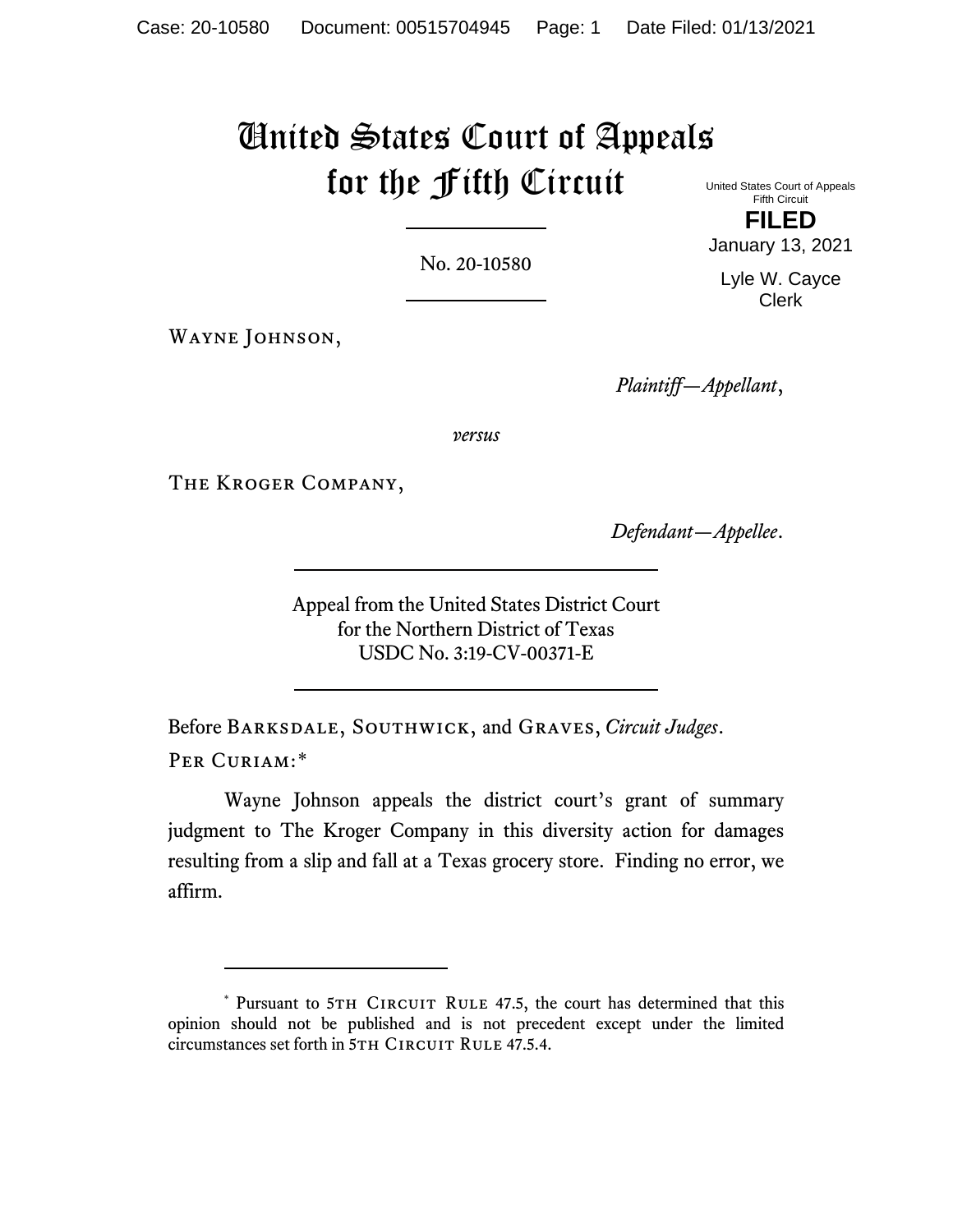## **Facts and Procedural History**

On October 7, 2018, Wayne Johnson was shopping in the Kroger store in Duncanville, Texas, when he slipped and fell. At the time of the accident, Johnson was walking near a refrigerated cooler that had been leaking. Kroger knew about the leaking cooler the night before the incident and had placed two yellow warning cones on the floor next to the leaking cooler. The cones included graphics of a stick figure slipping and warned "CAUTION" and "WET FLOOR" in English and Spanish. Johnson, who slipped and fell right next to the cones, does not dispute that he saw the cones. However, Johnson said a store employee directed him where to walk.

Johnson later filed suit against Kroger, alleging negligence predicated on a theory of premises liability, in Dallas County district court. Kroger removed to federal district court on the basis of diversity and moved for summary judgment asserting that it adequately warned Johnson of the wet floor. The district court granted summary judgment for Kroger, and Johnson subsequently filed this appeal.

## **Standard of Review**

We review a district court's grant of summary judgment de novo, applying the same standard as the district court. *McCarty v. Hillstone Rest. Grp., Inc.*, 864 F.3d 354, 357 (5th Cir. 2017). Summary judgment is proper "if the movant shows that there is no genuine dispute as to any material fact and the movant is entitled to judgment as a matter of law." Fed. R. Civ. P. 56(a). A genuine dispute of material fact exists only if "a reasonable jury could return a verdict for the nonmoving party." *Anderson v. Liberty Lobby, Inc.*, 477 U.S. 242, 248 (1986). We must view all facts and inferences in the light most favorable to the nonmoving party. *McCarty*, 864 F.3d at 358.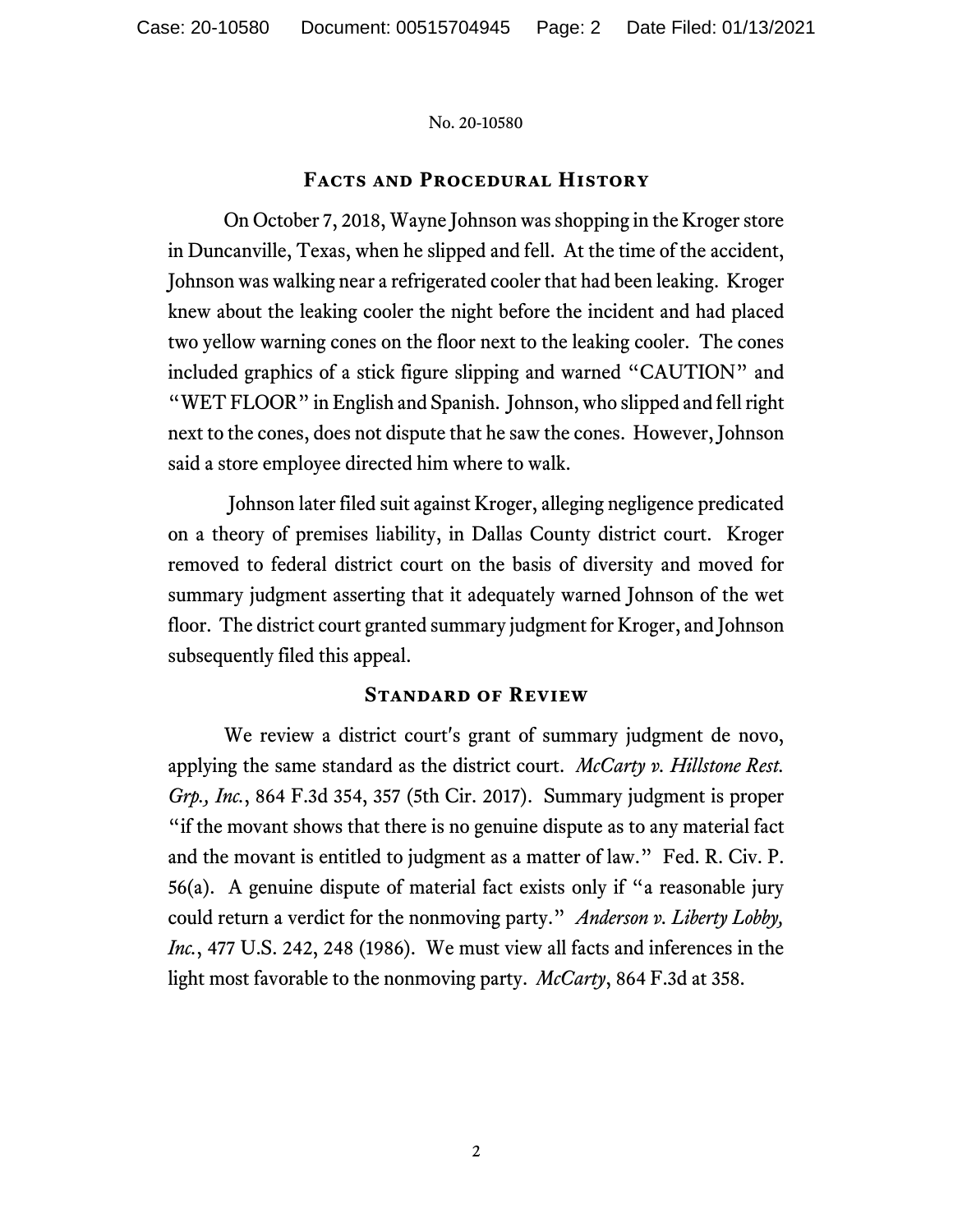## **Discussion**

Johnson asserts that the district court erred by: finding that the cones presented an adequate warning while ignoring the fact that the water on the floor continued to expand in size; failing to allow Johnson the benefit of proportionate responsibility; and failing to consider Kroger's admission that it failed to use a "snake," which would have been feasible and was standard practice.[1](#page-2-0)

Kroger asserts that its duty is to warn against or make safe a dangerous condition, but not both. Kroger also asserts that it provided adequate warning to Johnson and had no duty to provide further warning.

In his deposition, Johnson testified that he medically retired from Firestone Polymers in June 2012 because of a back injury from a slip and fall at work on August 30, 2010. Johnson said he suffered from a herniated disc and had surgery prior to the Kroger fall. At the time of the Kroger fall, Johnson was under the care of Dr. Berliner for his previous back injury, which was continuing to cause pain that radiated down his right leg when he walked and required him to take pain medication.

Johnson testified that he went to the store early in the morning to get butter for breakfast and an employee pointed him in the direction of the dairy section. Johnson slipped and fell on his way to get the butter, and hit his right knee, back and right shoulder. There is no indication that any employee told him specifically where to walk. The record establishes that Johnson determined where to walk based on where the cones were positioned, indicating he clearly saw the cones. Johnson testified that he was "walking straight. I was trying to get to the butter aisle" and "I was looking straight.

<span id="page-2-0"></span><sup>&</sup>lt;sup>1</sup> "Snakes" or "socks" are water-absorbing devices placed up against the cooler.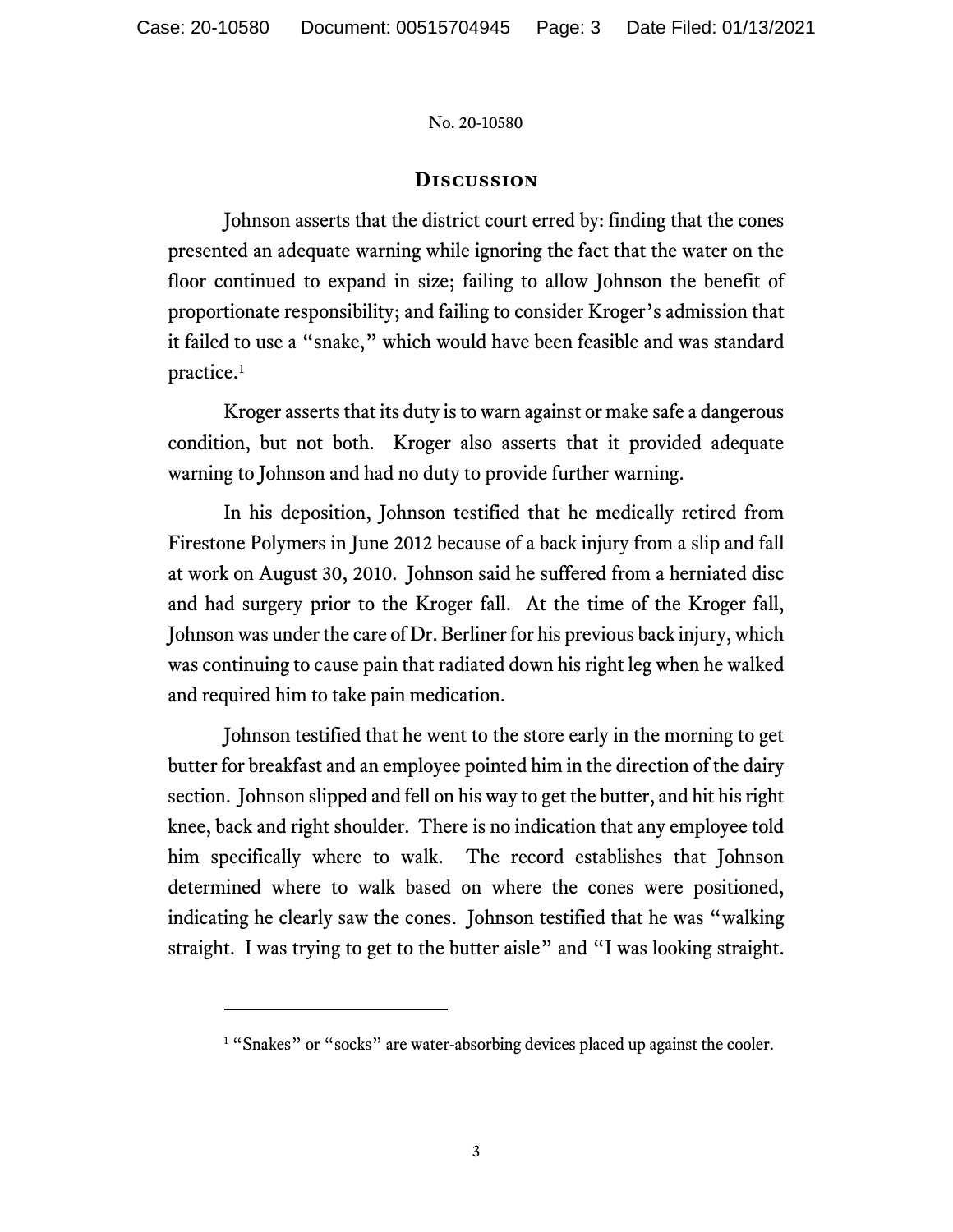Not looking down at the floor." Thus, Johnson did not see the water on the floor where he fell.

Andrea Landry, the store manager, testified in her deposition that there were spill pads up against the cooler at the time of Johnson's fall, indicating that employees had previously attempted to wipe up any water. Landry also testified that she believed there was a sock or snake in front of the cooler at the time of the fall because "typically it's a standard practice" along with putting up "wet floor" signs. However, later Landry testified that she was not certain whether a sock or snake or spill pads were used. Photos and video do not show the presence of any absorbent materials at the time of the fall.

Under Texas law, a premises owner has "a duty to protect invitees from, or warn them of, conditions posing unreasonable risks of harm if the owners knew of the conditions or, in the exercise of reasonable care, should have known of them." *Henkel v. Norman*, 441 S.W.3d 249, 251 (Tex. 2014). Further, to prevail on a premises-liability claim, Johnson must establish:

(1) the property owner had actual or constructive knowledge of the condition causing the injury; (2) the condition posed an unreasonable risk of harm; (3) the property owner failed to take reasonable care to reduce or eliminate the risk; and (4) the property owner's failure to use reasonable care to reduce or eliminate the risk was the proximate cause of injuries to the invitee.

*Henkel*, 441 S.W.3d at 251-52; *see also Austin v. Kroger Texas, L.P.*, 465 S.W.3d 193, 202-03 (Tex. 2015). "The third element is negated if the property owner either adequately warned the invitee about the condition or took reasonable actions designed to make it reasonably safe." *Henkel* at 252.

The issue here is whether the cones provided adequate warning of the condition. If so, then Kroger was not negligent as a matter of law. *See id*.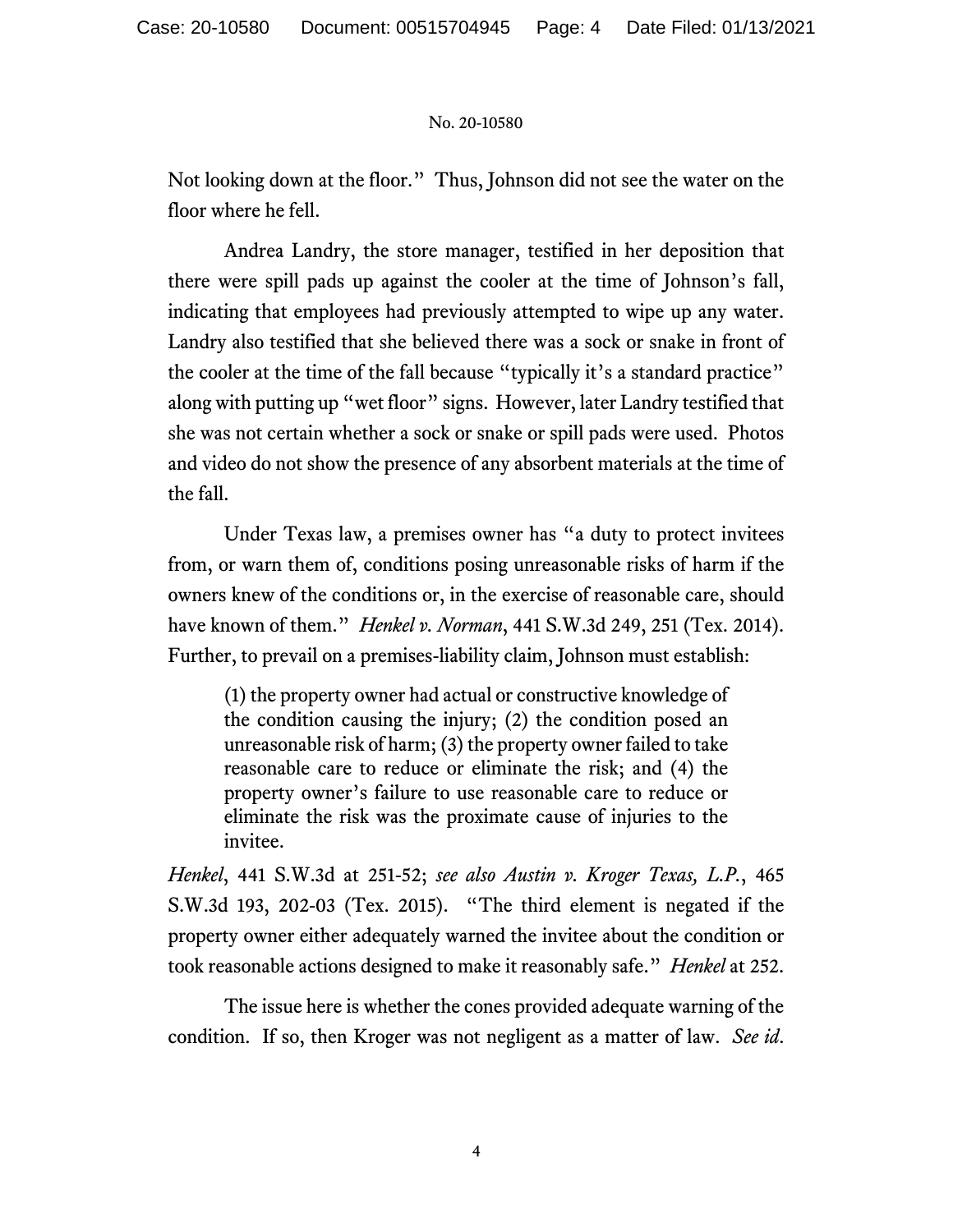"To be adequate, a warning must be more than a general instruction such as 'be careful'; the warning must notify of the particular condition." *Id*. The adequacy of the warning turns on whether the action was "reasonably prudent under the circumstances." *TXI Operations, L.P. v. Perry*, 278 S.W.3d 763, 764 (Tex. 2009). In *TXI*, a speed limit sign was an inadequate warning of a pothole. *Id*.; *see also State v. McBride*, 601 S.W.2d 552, 556-57 (Tex.Civ.App.-Waco 1980) (cones, barrier and signs warning "35 MPH" and "SLOW" were inadequate to warn of muddy and slick construction area).

However, in *Henkel*, a homeowner telling a mail carrier "don't slip" was adequate to warn him of an icy sidewalk. 441 S.W.2d at 250; *see also Golden Corral Corp. v. Trigg*, 443 S.W.3d 515, 520 (Tex.App.-Beaumont 2014) (wet floor sign was adequate to warn of wet floor); *Brooks v. PRH Invs., Inc.*, 303 S.W.3d 920, 925 (Tex.App.-Texarkana 2010) (wet floor sign and verbal warning to "be careful" by employee mopping adequate to warn of wet floor); and *Bill's Dollar Store, Inc. v. Bean*, 77 S.W.3d 367, 370 (Tex.App.- Houston [14th Dist.] 2002) (warning by cashier to "watch the wet spot" adequate warning of spill).

Here, the two warning cones included graphics of a stick figure slipping and warned "CAUTION" and "WET FLOOR" in English and Spanish. The district court found that to be an adequate warning. Based on the Texas cases cited above, we agree that the warning cones adequately warned Johnson of the wet floor. *See Henkel*, 441 S.W.3d at 250; *see also Trigg*, 443 S.W.3d at 520. Further, Johnson acknowledges that he saw the warning cones. Indeed, Johnson fell right next to the cones. But, despite seeing the warning cones, Johnson also acknowledged that he did not look down to see where the floor was wet. There is no authority for Johnson's assertions that Kroger had to also provide a verbal warning of the wet floor or that a third cone or different configuration was necessary. Moreover, the